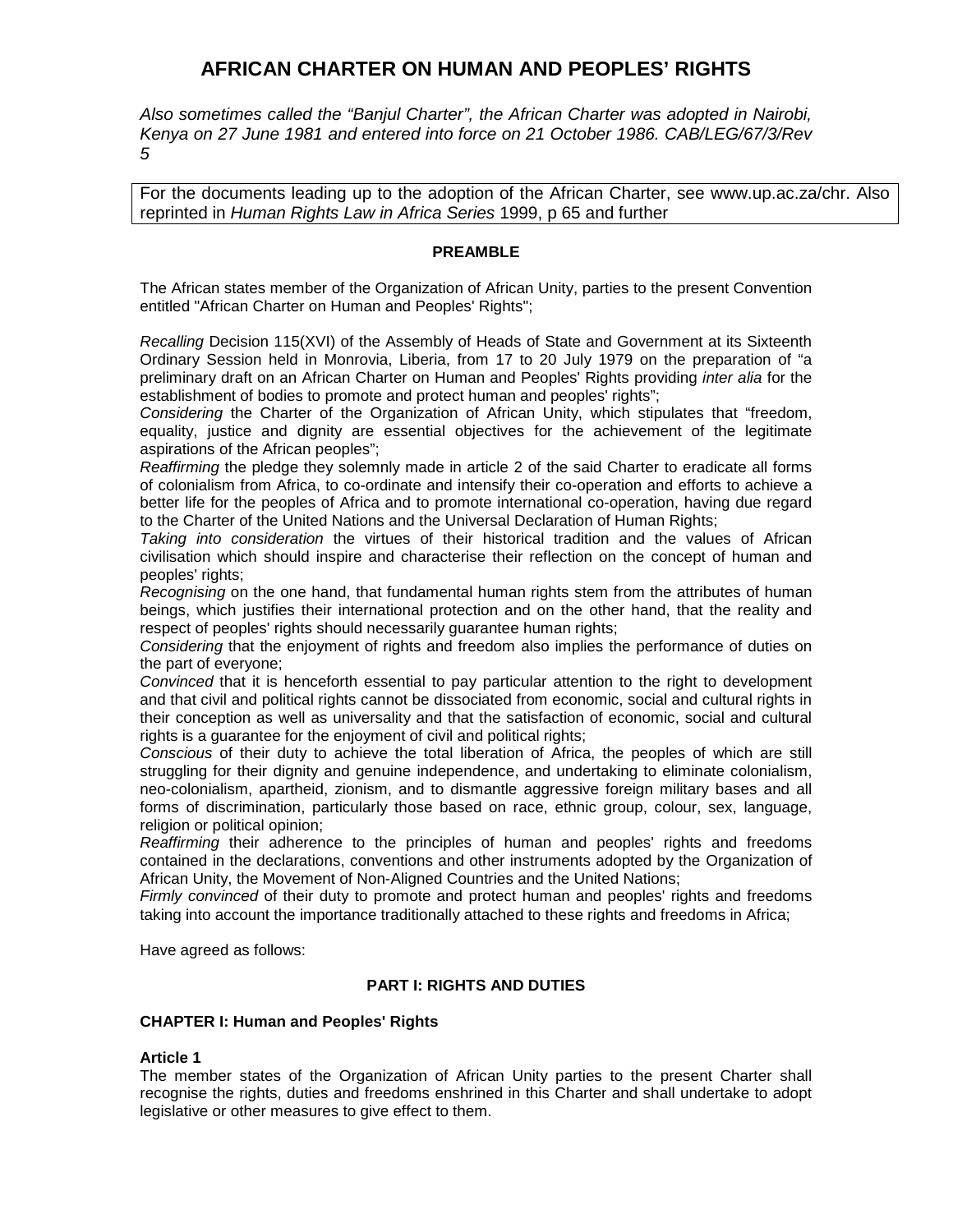Every individual shall be entitled to the enjoyment of the rights and freedoms recognised and guaranteed in the present Charter without distinction of any kind such as race, ethnic group, colour, sex, language, religion, political or any other opinion, national and social origin, fortune, birth or other status.

# **Article 3**

- 1. Every individual shall be equal before the law.
- 2. Every individual shall be entitled to equal protection of the law.

# **Article 4**

Human beings are inviolable. Every human being shall be entitled to respect for his life and the integrity of his person. No one may be arbitrarily deprived of this right.

# **Article 5**

Every individual shall have the right to the respect of the dignity inherent in a human being and to the recognition of his legal status. All forms of exploitation and degradation of man particularly slavery, slave trade, torture, cruel, inhuman or degrading punishment and treatment shall be prohibited.

# **Article 6**

Every individual shall have the right to liberty and to the security of his person. No one may be deprived of his freedom except for reasons and conditions previously laid down by law. In particular, no one may be arbitrarily arrested or detained.

# **Article 7**

- 1. Every individual shall have the right to have his cause heard. This comprises:
- (a) the right to an appeal to competent national organs against acts violating his fundamental rights as recognised and guaranteed by conventions, laws, regulation and customs in force;
- (b) the right to be presumed innocent until proved guilty by a competent court or tribunal;
- (c) the right to defence, including the right to be defended by counsel of his choice;
- (d) the right to be tried within a reasonable time by an impartial court or tribunal.
- 2. No one may be condemned for an act or omission which did not constitute a legally punishable offence at the time it was committed. No penalty may be inflicted for an offence for which no provision was made at the time it was committed. Punishment is personal and can be imposed only on the offender.

# **Article 8**

Freedom of conscience, the profession and free practice of religion shall be guaranteed. No one may, subject to law and order, be submitted to measures restricting the exercise of these freedoms.

# **Article 9**

- 1. Every individual shall have the right to receive information.
- 2. Every individual shall have the right to express and disseminate his opinions within the law.

# **Article 10**

- 1. Every individual shall have the right to free association provided that he abides by the law.
- 2. Subject to the obligation of solidarity provided for in article 29, no one may be compelled to join an association.

# **Article 11**

Every individual shall have the right to assemble freely with others. The exercise of this right shall be subject only to necessary restrictions provided for by law in particular those enacted in the interest of national security, the safety, health, ethics and rights and freedoms of others.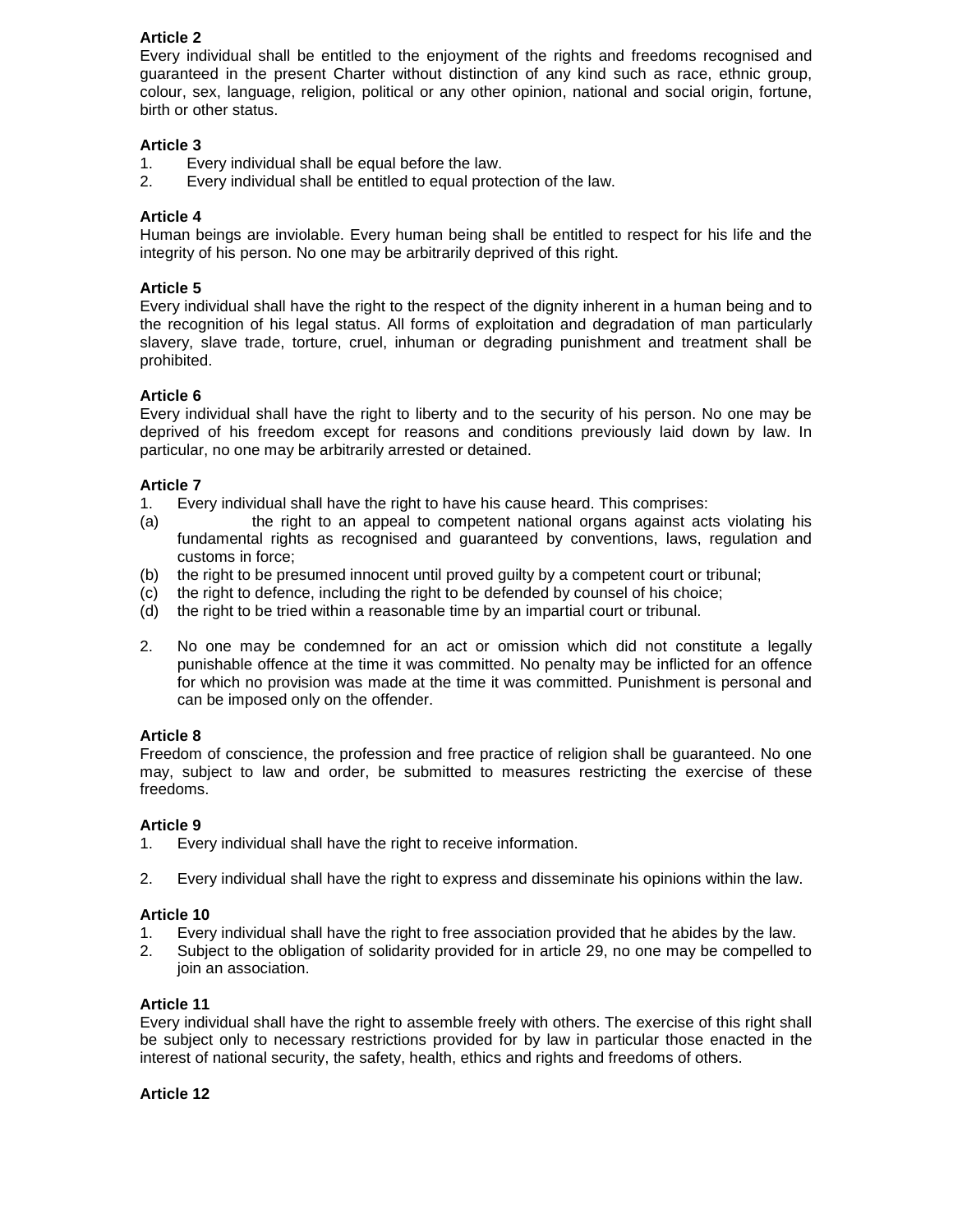- 1. Every individual shall have the right to freedom of movement and residence within the borders of a state provided he abides by the law.
- 2. Every individual shall have the right to leave any country including his own, and to return to his country. This right may only be subject to restrictions provided for by law for the protection of national security, law and order, public health or morality.
- 3. Every individual shall have the right, when persecuted, to seek and obtain asylum in other countries in accordance with the laws of those countries and international conventions.
- 4. A non-national legally admitted in a territory of a state party to the present Charter, may only be expelled from it by virtue of a decision taken in accordance with the law.
- 5. The mass expulsion of non-nationals shall be prohibited. Mass expulsion shall be that which is aimed at national, racial, ethnic or religious groups.

- 1. Every citizen shall have the right to participate freely in the Government of his country, either directly or through freely chosen representatives in accordance with the provisions of the law.
- 2. Every citizen shall have the right of equal access to the public service of his country.
- 3. Every individual shall have the right of access to public property and services in strict equality of all persons before the law.

#### **Article 14**

The right to property shall be guaranteed. It may only be encroached upon in the interest of public need or in the general interest of the community and in accordance with the provisions of appropriate laws.

#### **Article 15**

Every individual shall have the right to work under equitable and satisfactory conditions and shall receive equal pay for equal work.

#### **Article 16**

- 1. Every individual shall have the right to enjoy the best attainable state of physical and mental health.
- 2. State parties to the present Charter shall take the necessary measures to protect the health of their people and to ensure that they receive medical attention when they are sick.

# **Article 17**

- 1. Every individual shall have the right to education.
- 2. Every individual may freely take part in the cultural life of his community.
- 3. The promotion and protection of morals and traditional values recognised by the community shall be the duty of the state.

- 1. The family shall be the natural unit and basis of society. It shall be protected by the state which shall take care of its physical and moral health.
- 2. The state shall have the duty to assist the family which is the custodian of morals and traditional values recognised by the community.
- 3. The state shall ensure the elimination of every discrimination against women and also ensure the protection of the rights of the woman and the child as stipulated in international declarations and conventions.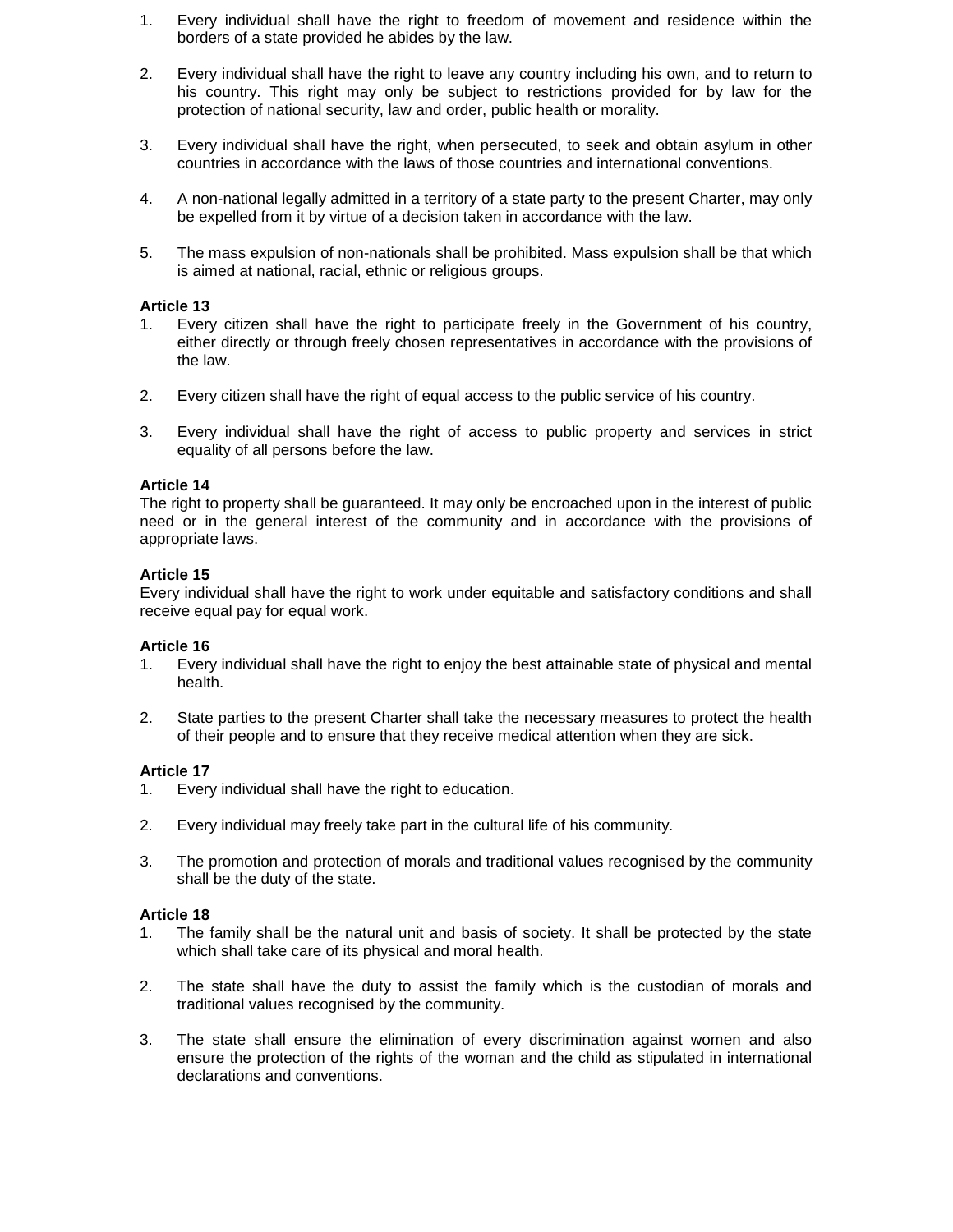4. The aged and the disabled shall also have the right to special measures of protection in keeping with their physical or moral needs.

# **Article 19**

All peoples shall be equal; they shall enjoy the same respect and shall have the same rights. Nothing shall justify the domination of a people by another.

# **Article 20**

- 1. All peoples shall have right to existence. They shall have the unquestionable and inalienable right to self-determination. They shall freely determine their political status and shall pursue their economic and social development according to the policy they have freely chosen.
- 2. Colonised or oppressed peoples shall have the right to free themselves from the bonds of domination by resorting to any means recognised by the international community.
- 3. All peoples shall have the right to the assistance of the state parties to the present Charter in their liberation struggle against foreign domination, be it political, economic or cultural.

# **Article 21**

- 1. All peoples shall freely dispose of their wealth and natural resources. This right shall be exercised in the exclusive interest of the people. In no case shall a people be deprived of it.
- 2. In case of spoliation the dispossessed people shall have the right to the lawful recovery of its property as well as to an adequate compensation.
- 3. The free disposal of wealth and natural resources shall be exercised without prejudice to the obligation of promoting international economic co-operation based on mutual respect, equitable exchange and the principles of international law.
- 4. State parties to the present Charter shall individually and collectively exercise the right to free disposal of their wealth and natural resources with a view to strengthening African unity and solidarity.
- 5. State parties to the present Charter shall undertake to eliminate all forms of foreign economic exploitation particularly that practised by international monopolies so as to enable their peoples to fully benefit from the advantages derived from their national resources.

# **Article 22**

- 1. All peoples shall have the right to their economic, social and cultural development with due regard to their freedom and identity and in the equal enjoyment of the common heritage of mankind.
- 2. States shall have the duty, individually or collectively, to ensure the exercise of the right to development.

# **Article 23**

- 1. All peoples shall have the right to national and international peace and security. The principles of solidarity and friendly relations implicitly affirmed by the Charter of the United Nations and reaffirmed by that of the Organization of African Unity shall govern relations between states.
- 2. For the purpose of strengthening peace, solidarity and friendly relations, state parties to the present Charter shall ensure that:
- (a) any individual enjoying the right of asylum under article 12 of the present Charter shall not engage in subversive activities against his country of origin or any other state party to the present Charter;
- (b) their territories shall not be used as bases for subversive or terrorist activities against the people of any other state party to the present Charter.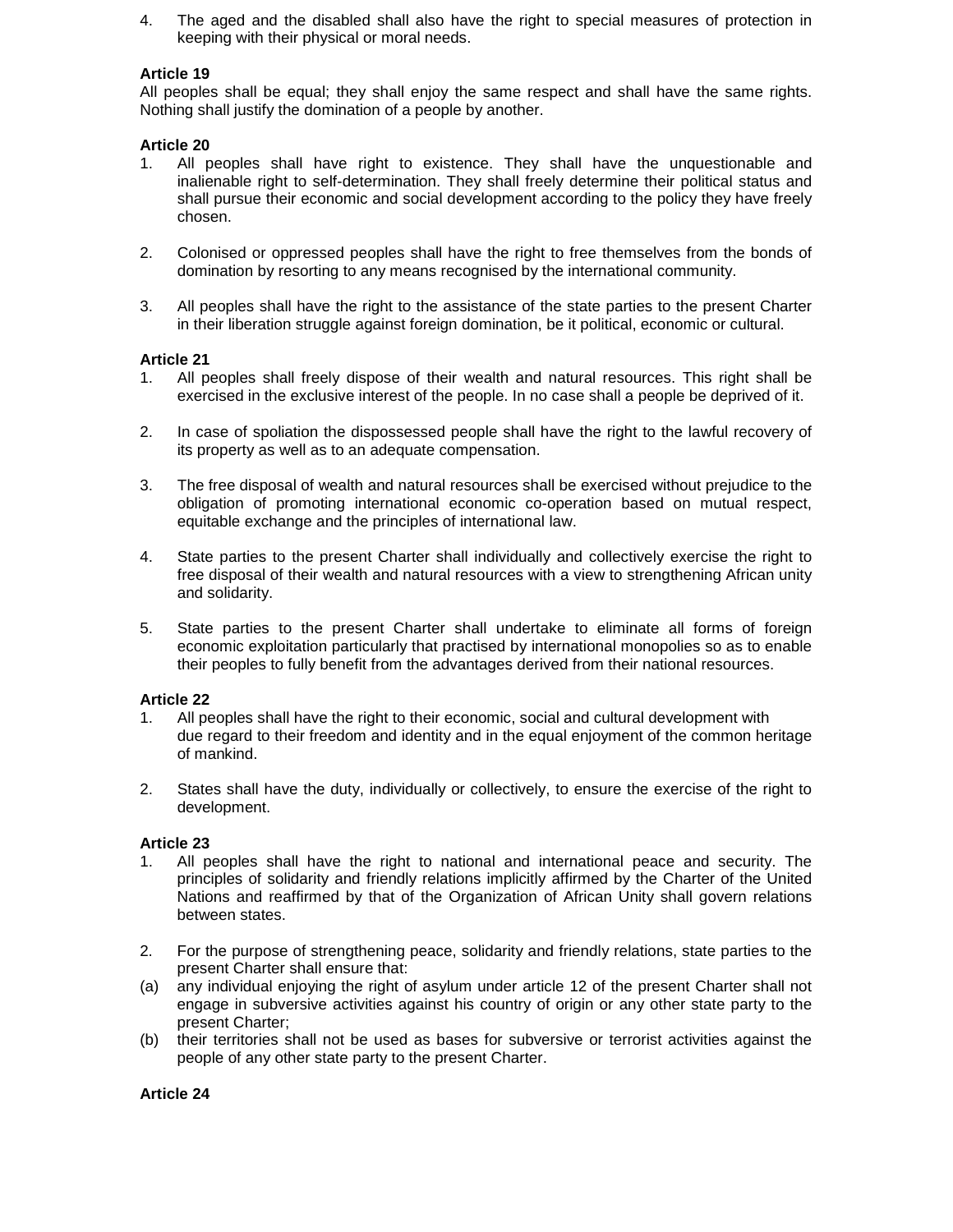All people shall have the right to a general satisfactory environment favourable to their development.

# **Article 25**

State parties to the present Charter shall have the duty to promote and ensure through teaching, education and publication, the respect of the rights and freedoms contained in the present Charter and to see to it that these freedoms and rights as well as corresponding obligations and duties are understood.

# **Article 26**

State parties to the present Charter shall have the duty to guarantee the independence of the courts and shall allow the establishment and improvement of appropriate national institutions entrusted with the promotion and protection of the rights and freedoms guaranteed by the present Charter.

# **CHAPTER II: Duties**

# **Article 27**

- 1. Every individual shall have duties towards his family and society, the state and other legally recognised communities and the international community.
- 2. The rights and freedoms of each individual shall be exercised with due regard to the rights of others, collective security, morality and common interest.

# **Article 28**

Every individual shall have the duty to respect and consider his fellow beings without discrimination, and to maintain relations aimed at promoting, safeguarding and reinforcing mutual respect and tolerance.

# **Article 29**

The individual shall also have the duty:

- 1. To preserve the harmonious development of the family and to work for the cohesion and respect of the family; to respect his parents at all times, to maintain them in case of need;
- 2. To serve his national community by placing his physical and intellectual abilities at its service;
- 3 Not to compromise the security of the state whose national or resident he is;
- 4. To preserve and strengthen social and national solidarity, particularly when the latter is threatened;
- 5. To preserve and strengthen the national independence and the territorial integrity of his country and to contribute to its defence in accordance with the law;
- 6. To work to the best of his abilities and competence, and to pay taxes imposed by law in the interest of the society;
- 7. To preserve and strengthen positive African cultural values in his relations with other members of the society, in the spirit of tolerance, dialogue and consultation and, in general, to contribute to the promotion of the moral well-being of society;
- 8. To contribute to the best of his abilities, at all times and at all levels, to the promotion and achievement of African unity.

# **PART II: MEASURES OF SAFEGUARD**

# **CHAPTER I: Establishment and Organisation of the African Commission on Human and Peoples' Rights**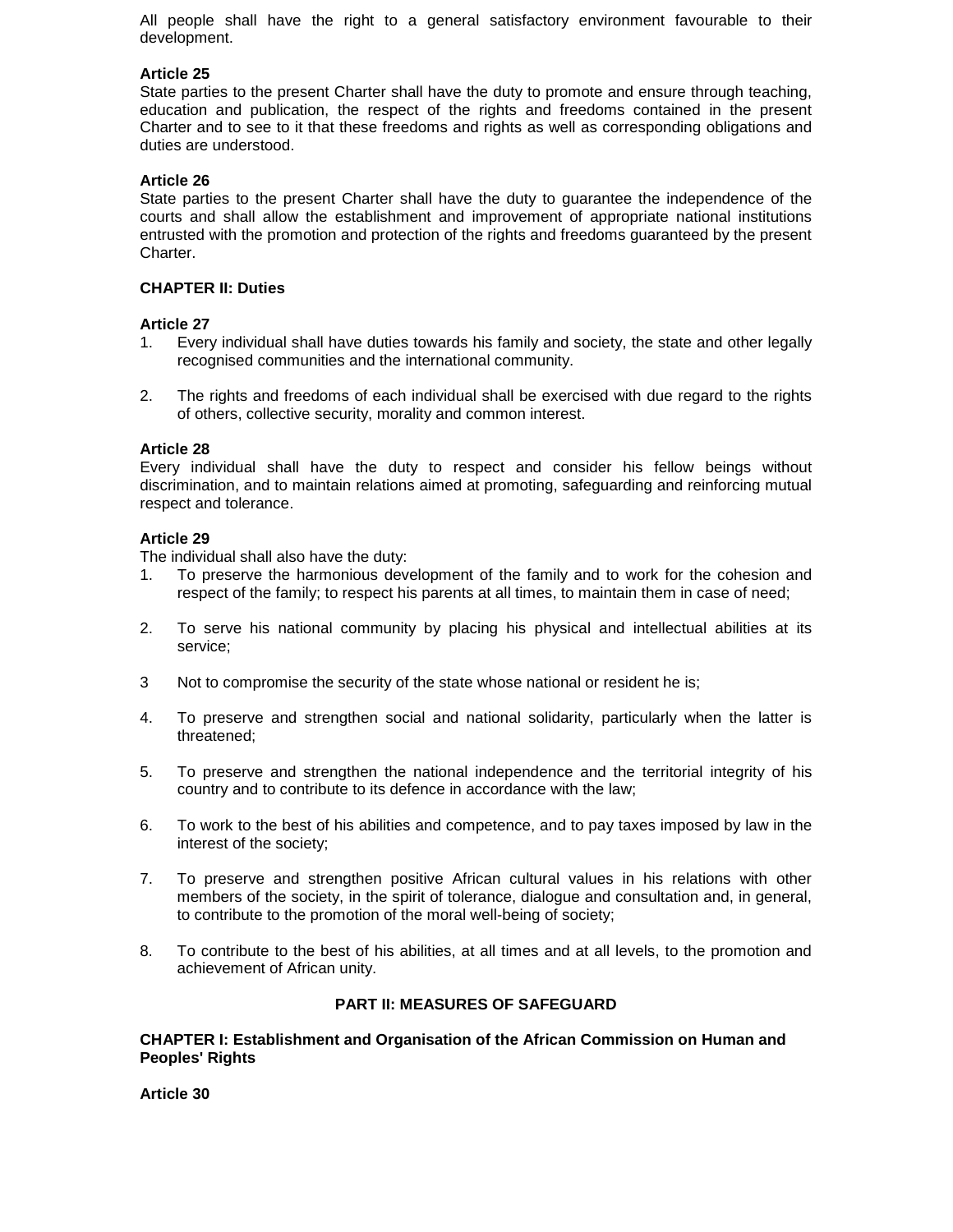An African Commission on Human and Peoples' Rights, hereinafter called "the Commission", shall be established within the Organization of African Unity to promote human and peoples' rights and ensure their protection in Africa.

# **Article 31**

- 1. The Commission shall consist of eleven members chosen from amongst African personalities of the highest reputation, known for their high morality, integrity, impartiality and competence in matters of human and peoples' rights; particular consideration being given to persons having legal experience.
- 2. The members of the Commission shall serve in their personal capacity.

#### **Article 32**

The Commission shall not include more than one national of the same state.

#### **Article 33**

The members of the Commission shall be elected by secret ballot by the Assembly of Heads of State and Government, from a list of persons nominated by the state parties to the present Charter.

#### **Article 34**

Each state party to the present Charter may not nominate more than two candidates. The candidates must have the nationality of one of the state parties to the present Charter. When two candidates are nominated by a state, one of them may not be a national of that state.

#### **Article 35**

- 1. The Secretary-General of the Organization of African Unity shall invite state parties to the present Charter at least four months before the elections to nominate candidates.
- 2. The Secretary-General of the Organization of African Unity shall make an alphabetical list of the persons thus nominated and communicate it to the Heads of State and Government at least one month before the elections.

#### **Article 36**

The members of the Commission shall be elected for a six-year period and shall be eligible for reelection. However, the term of office of four of the members elected at the first election shall terminate after two years and the term of office of the three others, at the end of four years.

#### **Article 37**

Immediately after the first election, the Chairman of the Assembly of Heads of State and Government of the Organization of African Unity shall draw lots to decide the names of those members referred to in article 36.

#### **Article 38**

After their election, the members of the Commission shall make a solemn declaration to discharge their duties impartially and faithfully.

- 1. In case of death or resignation of a member of the Commission, the Chairman of the Commission shall immediately inform the Secretary-General of the Organization of African Unity, who shall declare the seat vacant from the date of death or from the date on which the resignation takes effect.
- 2. If, in the unanimous opinion of other members of the Commission, a member has stopped discharging his duties for any reason other than a temporary absence, the Chairman of the Commission shall inform the Secretary-General of the Organization of African Unity, who shall then declare the seat vacant.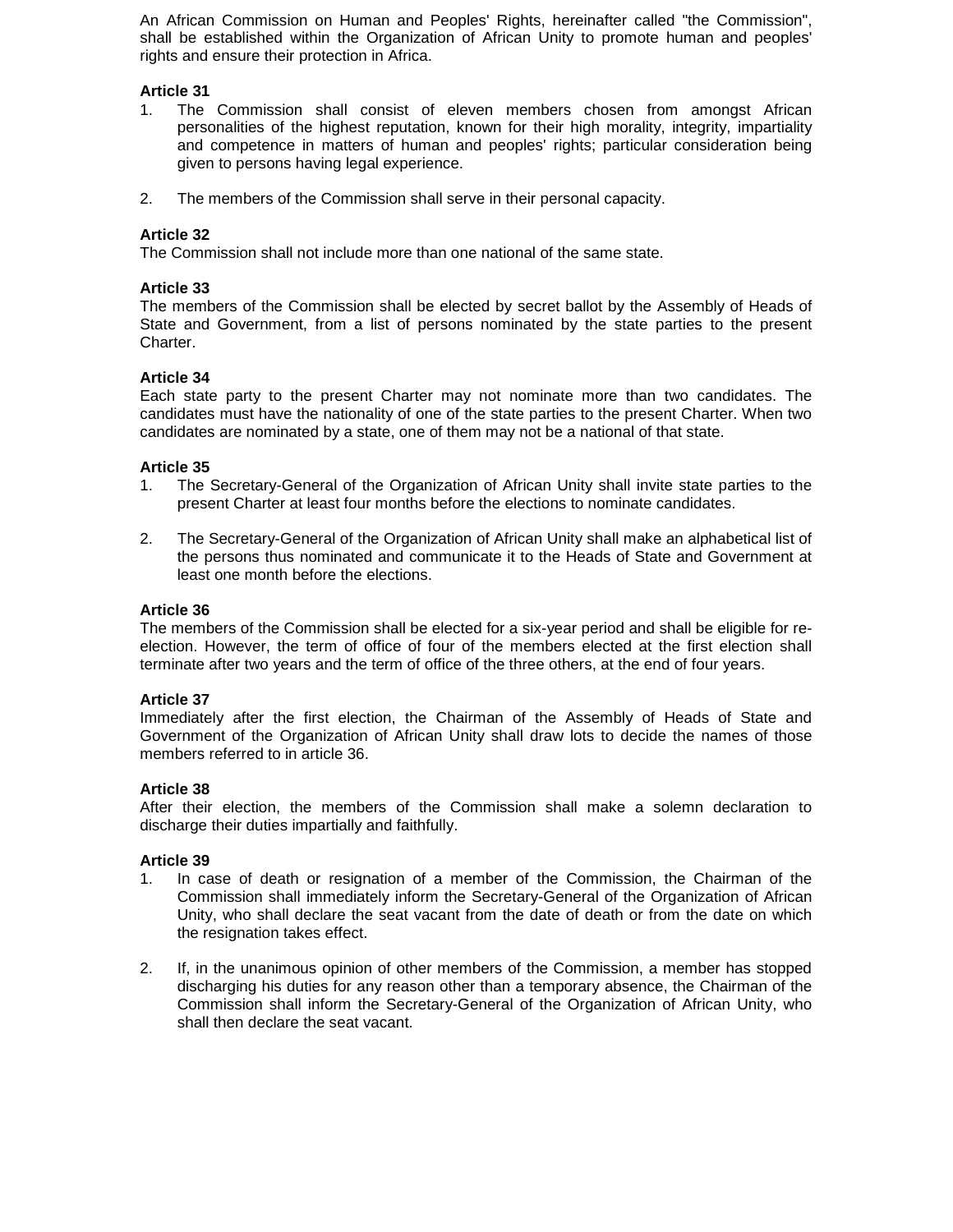3. In each of the cases anticipated above, the Assembly of Heads of State and Government shall replace the member whose seat became vacant for the remaining period of his term unless the period is less than six months.

# **Article 40**

Every member of the Commission shall be in office until the date his successor assumes office.

# **Article 41**

The Secretary-General of the Organization of African Unity shall appoint the Secretary of the Commission. He shall also provide the staff and services necessary for the effective discharge of the duties of the Commission. The Organization of African Unity shall bear the costs of the staff and services.

# **Article 42**

- 1. The Commission shall elect its Chairman and Vice-Chairman for a two-year period. They shall be eligible for re-election.
- 2. The Commission shall lay down its rules of procedure.
- 3. Seven members shall form a quorum.
- 4. In case of an equality of votes, the Chairman shall have a casting vote.
- 5. The Secretary-General may attend the meetings of the Commission. He shall neither participate in deliberations nor shall he be entitled to vote. The Chairman of the Commission may, however, invite him to speak.

# **Article 43**

In discharging their duties, members of the Commission shall enjoy diplomatic privileges and immunities provided for in the General Convention on the Privileges and Immunities of the Organization of African Unity.

# **Article 44**

Provision shall be made for the emoluments and allowances of the members of the Commission in the Regular Budget of the Organization of African Unity.

# **CHAPTER II: Mandate of the Commission**

# **Article 45**

The functions of the Commission shall be:

- 1. To promote human and peoples' rights and in particular:
- (a) To collect documents, undertake studies and research on African problems in the field of human and peoples' rights, organise seminars, symposia and conferences, disseminate information, encourage national and local institutions concerned with human and peoples' rights, and, should the case arise, give its views or make recommendations to governments;
- (b) To formulate and lay down principles and rules aimed at solving legal problems relating to human and peoples' rights and fundamental freedoms upon which African governments may base their legislations:
- (c) Co-operate with other African and international institutions concerned with the promotion and protection of human and peoples' rights.
- 2. Ensure the protection of human and peoples' rights under conditions laid down by the present Charter.
- 3. Interpret all the provisions of the present Charter at the request of a state party, an institution of the Organization of African Unity or an African organisation recognised by the Organization of African Unity.
- 4. Perform any other tasks which may be entrusted to it by the Assembly of Heads of State and Government.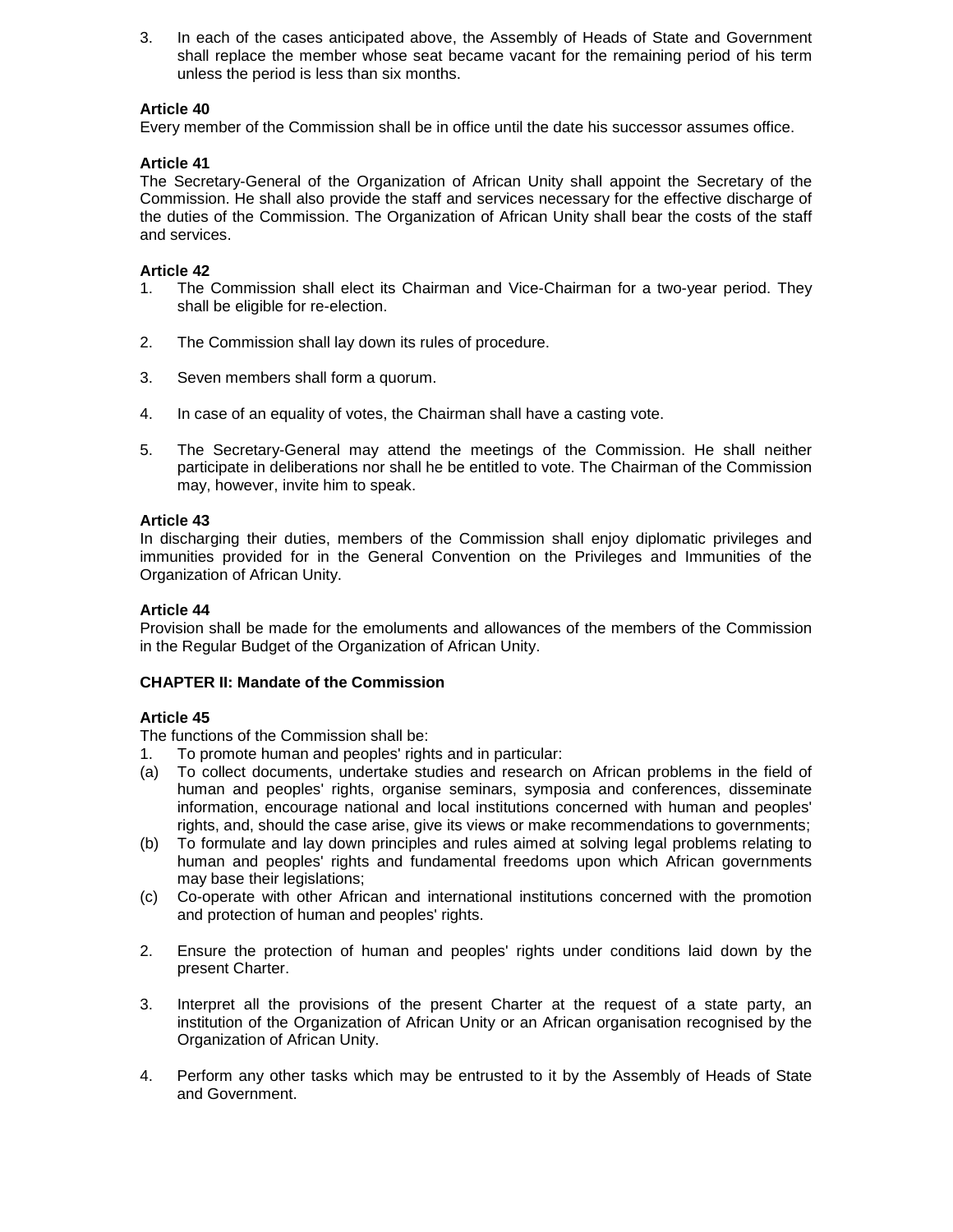# **CHAPTER III: Procedure of the Commission**

# **Article 46**

The Commission may resort to any appropriate method of investigation; it may hear from the Secretary-General of the Organization of African Unity or any other person capable of enlightening it.

# **Communication from States**

# **Article 47**

If a state party to the present Charter has good reason to believe that another state party to this Charter has violated the provisions of the Charter, it may draw, by written communication, the attention of that state to the matter. This communication shall also be addressed to the Secretary-General of the Organization of African Unity and to the Chairman of the Commission. Within three months of the receipt of the communication the state to which the communication is addressed shall give the enquiring state written explanation or statement elucidating the matter. This should include as much as possible relevant information relating to the laws and rules of procedure applied and applicable and the redress already given or course of action available.

# **Article 48**

If, within three months from the date on which the original communication is received by the state to which it is addressed, the issue is not settled to the satisfaction of the two states involved through bilateral negotiation or by any other peaceful procedure, either state shall have the right to submit the matter to the Commission through the Chairman and shall notify the other state involved.

# **Article 49**

Notwithstanding the provisions of article 47, if a state party to the present Charter considers that another state party has violated the provisions of the Charter, it may refer the matter directly to the Commission by addressing a communication to the Chairman, to the Secretary-General of the Organization of African Unity and the state concerned.

# **Article 50**

The Commission can only deal with a matter submitted to it after making sure that all local remedies, if they exist, have been exhausted, unless it is obvious to the Commission that the procedure of achieving these remedies would be unduly prolonged.

# **Article 51**

1. The Commission may ask the states concerned to provide it with all relevant information.

2. When the Commission is considering the matter, states concerned may be represented before it and submit written or oral representation.

# **Article 52**

After having obtained from the states concerned and from other sources all the information it deems necessary and after having tried all appropriate means to reach an amicable solution based on the respect of human and peoples' rights, the Commission shall prepare, within a reasonable period of time from the notification referred to in article 48, a report stating the facts and its findings. This report shall be sent to the states concerned and communicated to the Assembly of Heads of State and Government.

# **Article 53**

While transmitting its report, the Commission may make to the Assembly of Heads of State and Government such recommendations as it deems useful.

# **Article 54**

The Commission shall submit to each ordinary session of the Assembly of Heads of State and Government a report on its activities.

# **Other Communications**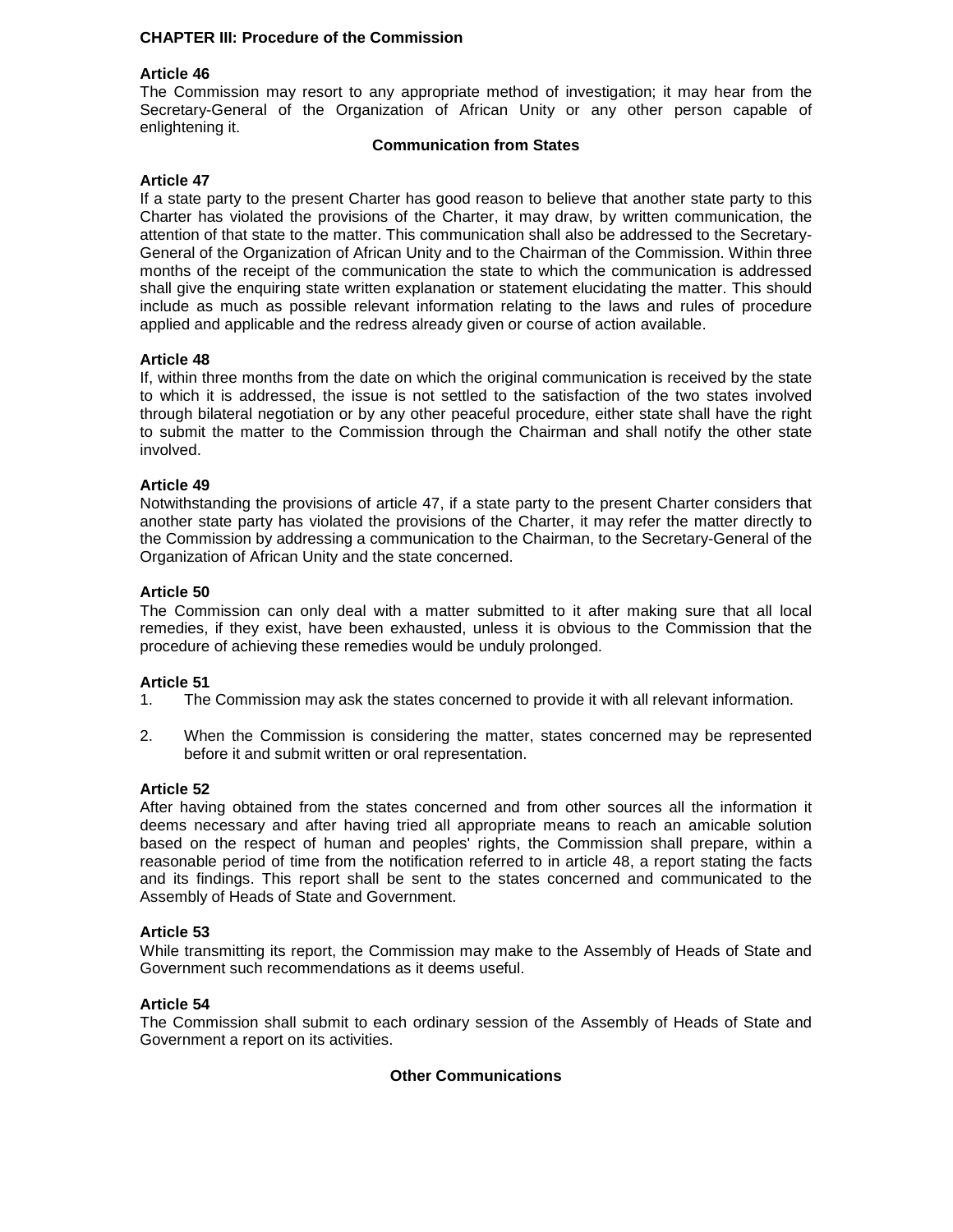- 1. Before each session, the Secretary of the Commission shall make a list of the communications other than those of state parties to the present Charter and transmit them to the members of the Commission, who shall indicate which communications should be considered by the Commission.
- 2. A communication shall be considered by the Commission if a simple majority of its members so decide.

# **Article 56**

Communications relating to human and peoples' rights referred to in article 55, received by the Commission, shall be considered if they:

- 1. Indicate their authors even if the latter request anonymity;
- 2. Are compatible with the Charter of the Organization of African Unity or with the present Charter;
- 3. Are not written in disparaging or insulting language directed against the state concerned and its institutions or to the Organization of African Unity;
- 4. Are not based exclusively on news disseminated through the mass media;
- 5. Are sent after exhausting local remedies, if any, unless it is obvious that this procedure is unduly prolonged;
- 6. Are submitted within a reasonable period from the time local remedies are exhausted or from the date the Commission is seized of the matter; and
- 7. Do not deal with cases which have been settled by the states involved in accordance with the principles of the Charter of the United Nations, or the Charter of the Organization of African Unity or the provisions of the present Charter.

# **Article 57**

Prior to any substantive consideration, all communications shall be brought to the knowledge of the state concerned by the Chairman of the Commission.

# **Article 58**

- 1. When it appears after deliberations of the Commission that one or more communications apparently relate to special cases which reveal the existence of a series of serious or massive violations of human and peoples' rights, the Commission shall draw the attention of the Assembly of Heads of State and Government to these special cases.
- 2. The Assembly of Heads of State and Government may then request the Commission to undertake an in-depth study of these cases and make a factual report, accompanied by its findings and recommendations.
- 3. A case of emergency duly noticed by the Commission shall be submitted by the latter to the Chairman of the Assembly of Heads of State and Government who may request an in-depth study.

- 1. All measures taken within the provisions of the present Chapter shall remain confidential until such a time as the Assembly of Heads of State and Government shall otherwise decide.
- 2. However, the report shall be published by the Chairman of the Commission upon the decision of the Assembly of Heads of State and Government.
- 3. The report on the activities of the Commission shall be published by its Chairman after it has been considered by the Assembly of Heads of State and Government.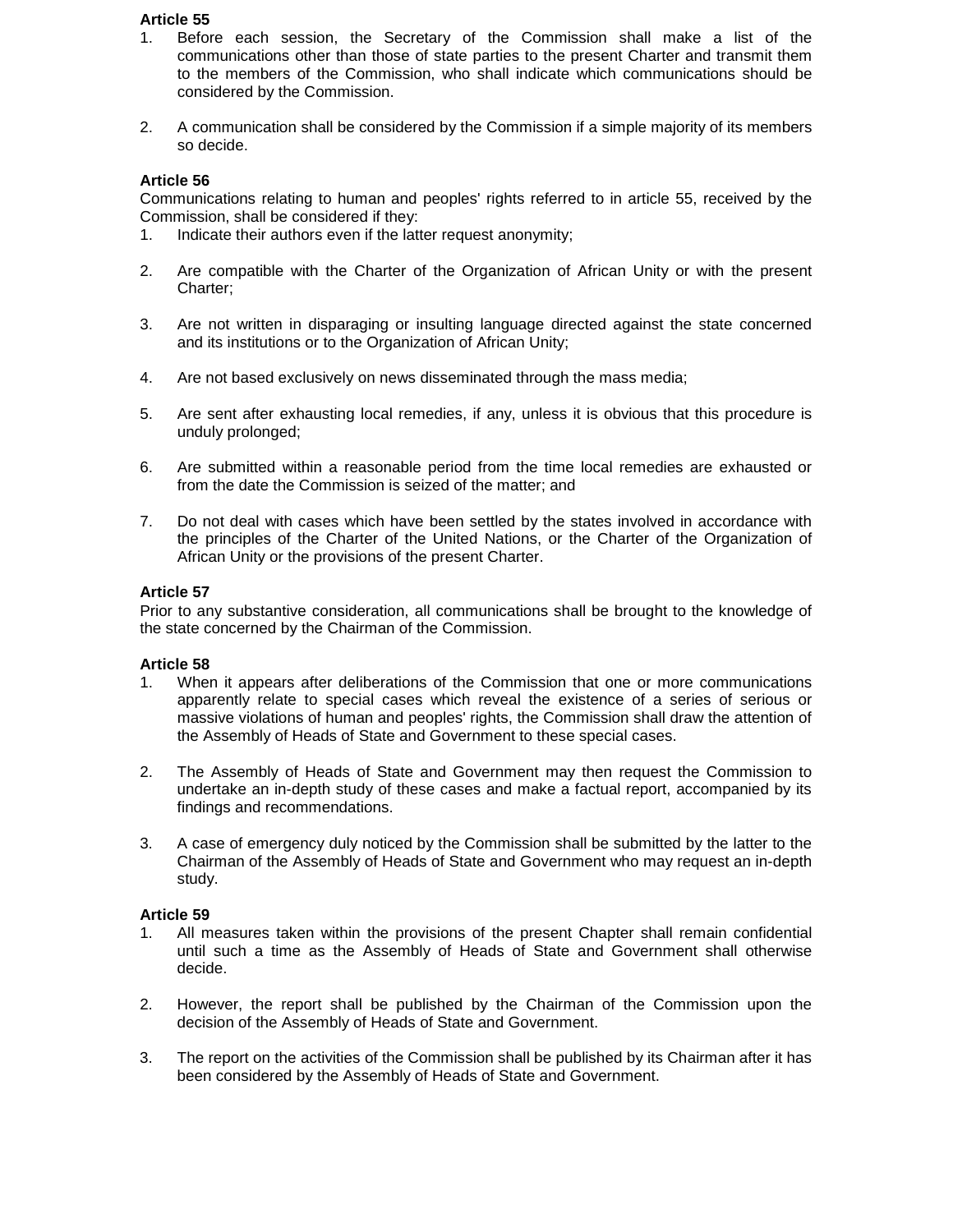The Commission shall draw inspiration from international law on human and peoples' rights, particularly from the provision of various African instruments on human and peoples' rights, the Charter of the United Nations, the Charter of the Organization of African Unity, the Universal Declaration of Human Rights, other instruments adopted by the United Nations and by African countries in the field of human and peoples' rights, as well as from the provisions of various instruments adopted within the specialised agencies of the United Nations of which the parties to the present Charter are members.

# **Article 61**

The Commission shall also take into consideration, as subsidiary measures to determine the principles of law, other general or specialised international conventions laying down rules expressly recognised by member states of the Organization of African Unity, African practices consistent with international norms on human and peoples' rights, customs generally accepted as law, general principles of law recognised by African states, as well as legal precedents and doctrine.

# **Article 62**

Each state party shall undertake to submit every two years, from the date the present Charter comes into force, a report on the legislative or other measures taken with a view to giving effect to the rights and freedoms recognised and guaranteed by the present Charter.

# **Article 63**

- 1. The present Charter shall be open to signature, ratification or adherence of the member states of the Organization of African Unity.
- 2. The instruments of ratification or adherence to the present Charter shall be deposited with the Secretary-General of the Organization of African Unity.
- 3. The present Charter shall come into force three months after the reception by the Secretary-General of the instruments of ratification or adherence of a simple majority of the member states of the Organization of African Unity.

# **PART III: GENERAL PROVISIONS**

# **Article 64**

- 1. After the coming into force of the present Charter, members of the Commission shall be elected in accordance with the relevant articles of the present Charter.
- 2. The Secretary-General of the Organization of African Unity shall convene the first meeting of the Commission at the Headquarters of the Organization within three months of the constitution of the Commission. Thereafter, the Commission shall be convened by its Chairman whenever necessary but at least once a year.

# **Article 65**

For each of the states that will ratify or adhere to the present Charter after its coming into force, the Charter shall take effect three months after the date of the deposit by that state of its instrument of ratification or adherence.

# **Article 66**

Special protocols or agreements may, if necessary, supplement the provisions of the present Charter.

# **Article 67**

The Secretary-General of the Organization of African Unity shall inform member states of the Organization of the deposit of each instrument of ratification or adherence.

# **Article 68**

The present Charter may be amended if a state party makes a written request to that effect to the